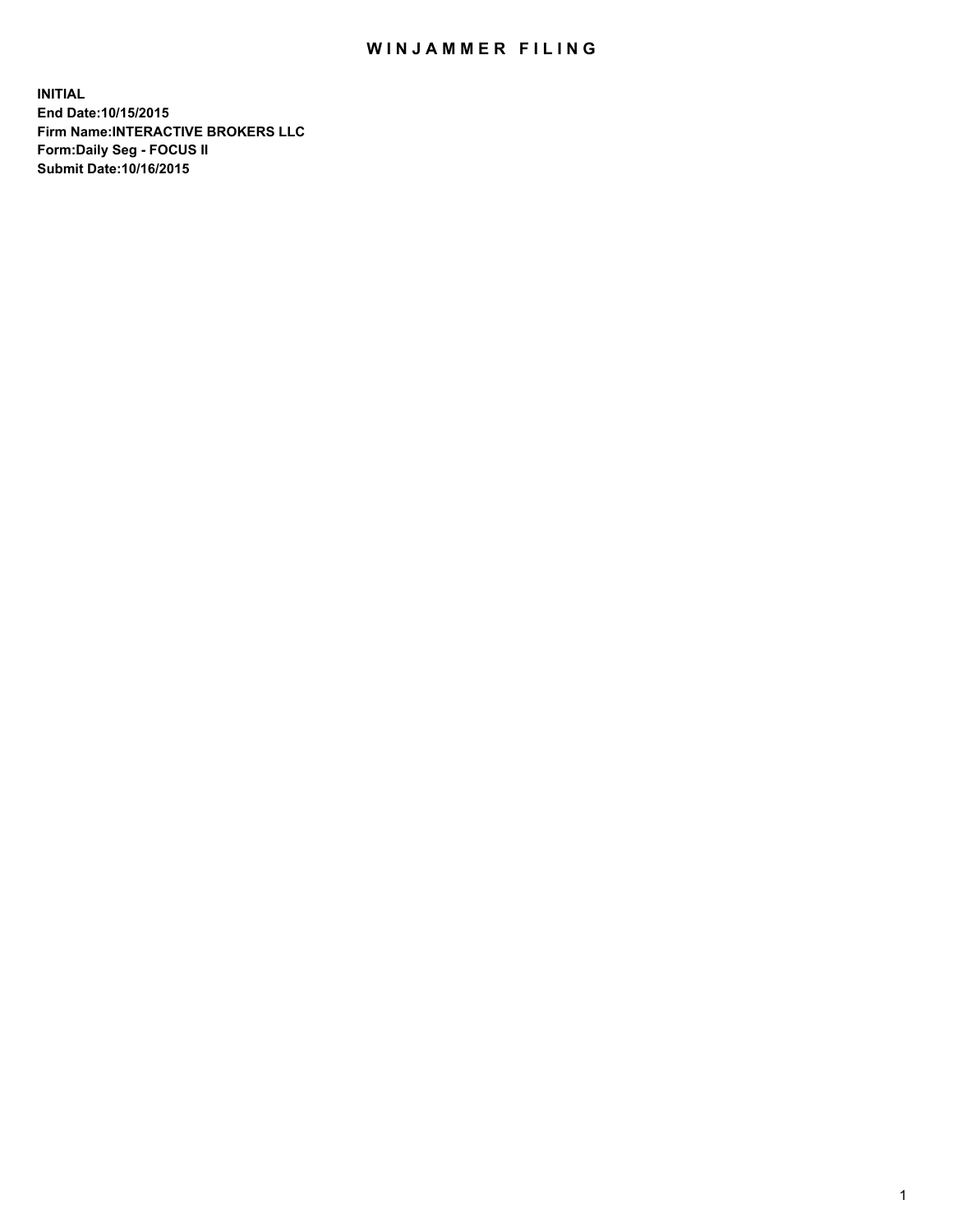## **INITIAL End Date:10/15/2015 Firm Name:INTERACTIVE BROKERS LLC Form:Daily Seg - FOCUS II Submit Date:10/16/2015 Daily Segregation - Cover Page**

| Name of Company<br><b>Contact Name</b><br><b>Contact Phone Number</b><br><b>Contact Email Address</b>                                                                                                                                                                                                                         | <b>INTERACTIVE BROKERS LLC</b><br><b>Alex Parker</b><br>203-618-7738<br>aparker@interactivebrokers.com |
|-------------------------------------------------------------------------------------------------------------------------------------------------------------------------------------------------------------------------------------------------------------------------------------------------------------------------------|--------------------------------------------------------------------------------------------------------|
| FCM's Customer Segregated Funds Residual Interest Target (choose one):<br>a. Minimum dollar amount: ; or<br>b. Minimum percentage of customer segregated funds required:% ; or<br>c. Dollar amount range between: and; or<br>d. Percentage range of customer segregated funds required between:% and%.                        | <u>0</u><br><u>155,000,000 245,000,000</u><br>00                                                       |
| FCM's Customer Secured Amount Funds Residual Interest Target (choose one):<br>a. Minimum dollar amount: ; or<br>b. Minimum percentage of customer secured funds required:% ; or<br>c. Dollar amount range between: and; or<br>d. Percentage range of customer secured funds required between: % and %.                        | $\overline{\mathbf{0}}$<br>80,000,000 120,000,000<br>00                                                |
| FCM's Cleared Swaps Customer Collateral Residual Interest Target (choose one):<br>a. Minimum dollar amount: ; or<br>b. Minimum percentage of cleared swaps customer collateral required:%; or<br>c. Dollar amount range between: and; or<br>d. Percentage range of cleared swaps customer collateral required between:% and%. | <u>0</u><br>0 <sub>0</sub><br><u>00</u>                                                                |

Attach supporting documents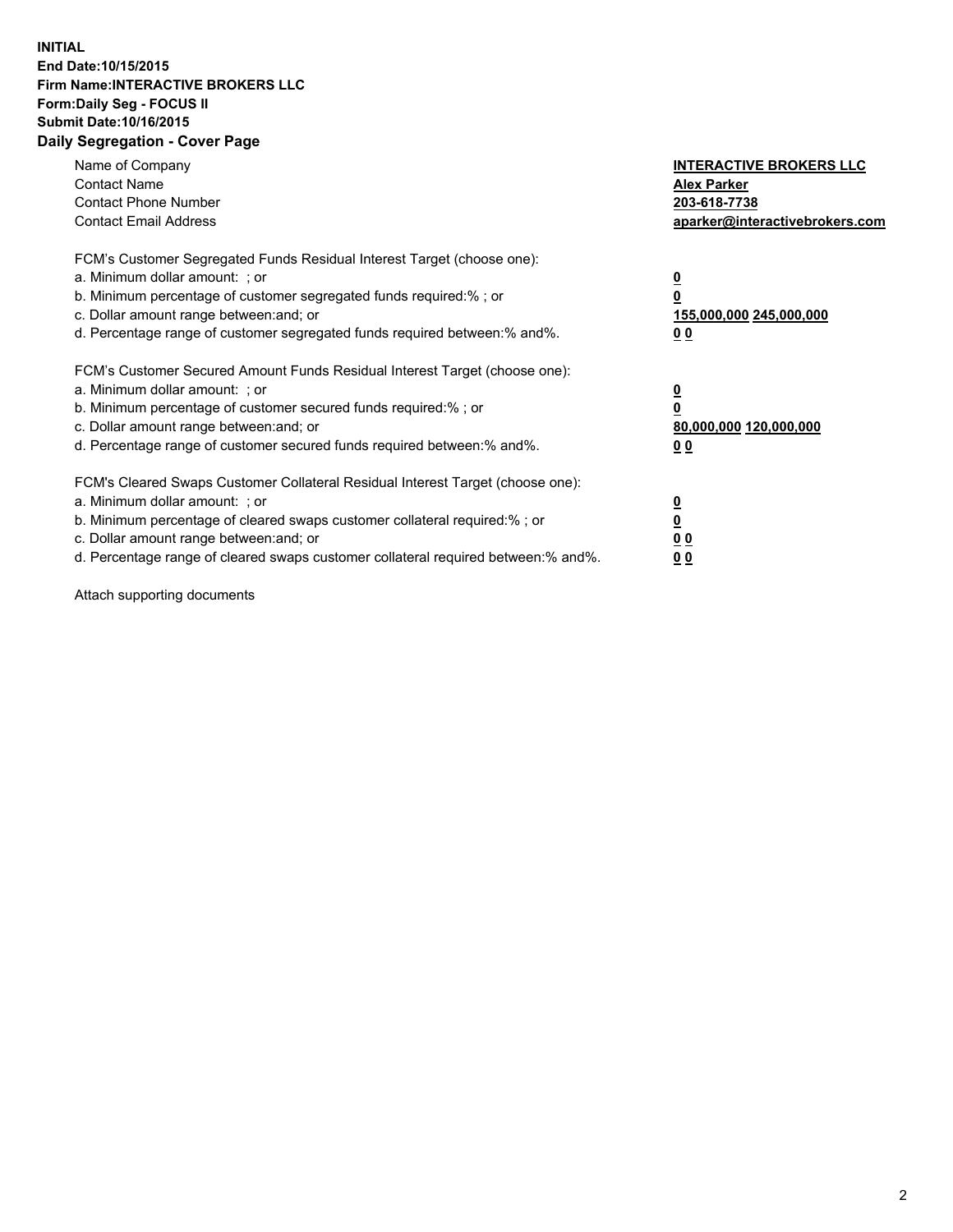## **INITIAL End Date:10/15/2015 Firm Name:INTERACTIVE BROKERS LLC Form:Daily Seg - FOCUS II Submit Date:10/16/2015 Daily Segregation - Secured Amounts**

| Daily Segregation - Secured Announts                                             |                                                                                                                                                                                                                                                                                                                                                                                                                                                                                                                                                                                                                                                                                                                                                                                                                                                                                                                                                                                                                                                                                                                                                                                                                                                                                                                                                                                                                                                                                                                                                                                                                                                                                                                                                                                                                                                                                                                                                                                                                                                                                                                                                                                              |
|----------------------------------------------------------------------------------|----------------------------------------------------------------------------------------------------------------------------------------------------------------------------------------------------------------------------------------------------------------------------------------------------------------------------------------------------------------------------------------------------------------------------------------------------------------------------------------------------------------------------------------------------------------------------------------------------------------------------------------------------------------------------------------------------------------------------------------------------------------------------------------------------------------------------------------------------------------------------------------------------------------------------------------------------------------------------------------------------------------------------------------------------------------------------------------------------------------------------------------------------------------------------------------------------------------------------------------------------------------------------------------------------------------------------------------------------------------------------------------------------------------------------------------------------------------------------------------------------------------------------------------------------------------------------------------------------------------------------------------------------------------------------------------------------------------------------------------------------------------------------------------------------------------------------------------------------------------------------------------------------------------------------------------------------------------------------------------------------------------------------------------------------------------------------------------------------------------------------------------------------------------------------------------------|
| Foreign Futures and Foreign Options Secured Amounts                              |                                                                                                                                                                                                                                                                                                                                                                                                                                                                                                                                                                                                                                                                                                                                                                                                                                                                                                                                                                                                                                                                                                                                                                                                                                                                                                                                                                                                                                                                                                                                                                                                                                                                                                                                                                                                                                                                                                                                                                                                                                                                                                                                                                                              |
| Amount required to be set aside pursuant to law, rule or regulation of a foreign | $0$ [7305]                                                                                                                                                                                                                                                                                                                                                                                                                                                                                                                                                                                                                                                                                                                                                                                                                                                                                                                                                                                                                                                                                                                                                                                                                                                                                                                                                                                                                                                                                                                                                                                                                                                                                                                                                                                                                                                                                                                                                                                                                                                                                                                                                                                   |
| government or a rule of a self-regulatory organization authorized thereunder     |                                                                                                                                                                                                                                                                                                                                                                                                                                                                                                                                                                                                                                                                                                                                                                                                                                                                                                                                                                                                                                                                                                                                                                                                                                                                                                                                                                                                                                                                                                                                                                                                                                                                                                                                                                                                                                                                                                                                                                                                                                                                                                                                                                                              |
|                                                                                  |                                                                                                                                                                                                                                                                                                                                                                                                                                                                                                                                                                                                                                                                                                                                                                                                                                                                                                                                                                                                                                                                                                                                                                                                                                                                                                                                                                                                                                                                                                                                                                                                                                                                                                                                                                                                                                                                                                                                                                                                                                                                                                                                                                                              |
| A. Cash                                                                          | 354,821,353 [7315]                                                                                                                                                                                                                                                                                                                                                                                                                                                                                                                                                                                                                                                                                                                                                                                                                                                                                                                                                                                                                                                                                                                                                                                                                                                                                                                                                                                                                                                                                                                                                                                                                                                                                                                                                                                                                                                                                                                                                                                                                                                                                                                                                                           |
|                                                                                  | $0$ [7317]                                                                                                                                                                                                                                                                                                                                                                                                                                                                                                                                                                                                                                                                                                                                                                                                                                                                                                                                                                                                                                                                                                                                                                                                                                                                                                                                                                                                                                                                                                                                                                                                                                                                                                                                                                                                                                                                                                                                                                                                                                                                                                                                                                                   |
|                                                                                  | -20,403,330 [7325]                                                                                                                                                                                                                                                                                                                                                                                                                                                                                                                                                                                                                                                                                                                                                                                                                                                                                                                                                                                                                                                                                                                                                                                                                                                                                                                                                                                                                                                                                                                                                                                                                                                                                                                                                                                                                                                                                                                                                                                                                                                                                                                                                                           |
|                                                                                  |                                                                                                                                                                                                                                                                                                                                                                                                                                                                                                                                                                                                                                                                                                                                                                                                                                                                                                                                                                                                                                                                                                                                                                                                                                                                                                                                                                                                                                                                                                                                                                                                                                                                                                                                                                                                                                                                                                                                                                                                                                                                                                                                                                                              |
|                                                                                  | 43,131 [7335]                                                                                                                                                                                                                                                                                                                                                                                                                                                                                                                                                                                                                                                                                                                                                                                                                                                                                                                                                                                                                                                                                                                                                                                                                                                                                                                                                                                                                                                                                                                                                                                                                                                                                                                                                                                                                                                                                                                                                                                                                                                                                                                                                                                |
|                                                                                  | $-34,131$ [7337]                                                                                                                                                                                                                                                                                                                                                                                                                                                                                                                                                                                                                                                                                                                                                                                                                                                                                                                                                                                                                                                                                                                                                                                                                                                                                                                                                                                                                                                                                                                                                                                                                                                                                                                                                                                                                                                                                                                                                                                                                                                                                                                                                                             |
|                                                                                  | 334,427,023 [7345]                                                                                                                                                                                                                                                                                                                                                                                                                                                                                                                                                                                                                                                                                                                                                                                                                                                                                                                                                                                                                                                                                                                                                                                                                                                                                                                                                                                                                                                                                                                                                                                                                                                                                                                                                                                                                                                                                                                                                                                                                                                                                                                                                                           |
|                                                                                  | 238,865 [7351]                                                                                                                                                                                                                                                                                                                                                                                                                                                                                                                                                                                                                                                                                                                                                                                                                                                                                                                                                                                                                                                                                                                                                                                                                                                                                                                                                                                                                                                                                                                                                                                                                                                                                                                                                                                                                                                                                                                                                                                                                                                                                                                                                                               |
|                                                                                  | 0 [7352] 238,865 [7354]                                                                                                                                                                                                                                                                                                                                                                                                                                                                                                                                                                                                                                                                                                                                                                                                                                                                                                                                                                                                                                                                                                                                                                                                                                                                                                                                                                                                                                                                                                                                                                                                                                                                                                                                                                                                                                                                                                                                                                                                                                                                                                                                                                      |
|                                                                                  | 334,665,888 [7355]                                                                                                                                                                                                                                                                                                                                                                                                                                                                                                                                                                                                                                                                                                                                                                                                                                                                                                                                                                                                                                                                                                                                                                                                                                                                                                                                                                                                                                                                                                                                                                                                                                                                                                                                                                                                                                                                                                                                                                                                                                                                                                                                                                           |
|                                                                                  |                                                                                                                                                                                                                                                                                                                                                                                                                                                                                                                                                                                                                                                                                                                                                                                                                                                                                                                                                                                                                                                                                                                                                                                                                                                                                                                                                                                                                                                                                                                                                                                                                                                                                                                                                                                                                                                                                                                                                                                                                                                                                                                                                                                              |
|                                                                                  | 334,665,888 [7360]                                                                                                                                                                                                                                                                                                                                                                                                                                                                                                                                                                                                                                                                                                                                                                                                                                                                                                                                                                                                                                                                                                                                                                                                                                                                                                                                                                                                                                                                                                                                                                                                                                                                                                                                                                                                                                                                                                                                                                                                                                                                                                                                                                           |
|                                                                                  |                                                                                                                                                                                                                                                                                                                                                                                                                                                                                                                                                                                                                                                                                                                                                                                                                                                                                                                                                                                                                                                                                                                                                                                                                                                                                                                                                                                                                                                                                                                                                                                                                                                                                                                                                                                                                                                                                                                                                                                                                                                                                                                                                                                              |
|                                                                                  |                                                                                                                                                                                                                                                                                                                                                                                                                                                                                                                                                                                                                                                                                                                                                                                                                                                                                                                                                                                                                                                                                                                                                                                                                                                                                                                                                                                                                                                                                                                                                                                                                                                                                                                                                                                                                                                                                                                                                                                                                                                                                                                                                                                              |
|                                                                                  |                                                                                                                                                                                                                                                                                                                                                                                                                                                                                                                                                                                                                                                                                                                                                                                                                                                                                                                                                                                                                                                                                                                                                                                                                                                                                                                                                                                                                                                                                                                                                                                                                                                                                                                                                                                                                                                                                                                                                                                                                                                                                                                                                                                              |
|                                                                                  | 300,149 [7500]                                                                                                                                                                                                                                                                                                                                                                                                                                                                                                                                                                                                                                                                                                                                                                                                                                                                                                                                                                                                                                                                                                                                                                                                                                                                                                                                                                                                                                                                                                                                                                                                                                                                                                                                                                                                                                                                                                                                                                                                                                                                                                                                                                               |
|                                                                                  | 0 [7520] 300,149 [7530]                                                                                                                                                                                                                                                                                                                                                                                                                                                                                                                                                                                                                                                                                                                                                                                                                                                                                                                                                                                                                                                                                                                                                                                                                                                                                                                                                                                                                                                                                                                                                                                                                                                                                                                                                                                                                                                                                                                                                                                                                                                                                                                                                                      |
|                                                                                  |                                                                                                                                                                                                                                                                                                                                                                                                                                                                                                                                                                                                                                                                                                                                                                                                                                                                                                                                                                                                                                                                                                                                                                                                                                                                                                                                                                                                                                                                                                                                                                                                                                                                                                                                                                                                                                                                                                                                                                                                                                                                                                                                                                                              |
|                                                                                  | 363,813,083 [7540]                                                                                                                                                                                                                                                                                                                                                                                                                                                                                                                                                                                                                                                                                                                                                                                                                                                                                                                                                                                                                                                                                                                                                                                                                                                                                                                                                                                                                                                                                                                                                                                                                                                                                                                                                                                                                                                                                                                                                                                                                                                                                                                                                                           |
|                                                                                  | 0 [7560] 363,813,083 [7570]                                                                                                                                                                                                                                                                                                                                                                                                                                                                                                                                                                                                                                                                                                                                                                                                                                                                                                                                                                                                                                                                                                                                                                                                                                                                                                                                                                                                                                                                                                                                                                                                                                                                                                                                                                                                                                                                                                                                                                                                                                                                                                                                                                  |
|                                                                                  |                                                                                                                                                                                                                                                                                                                                                                                                                                                                                                                                                                                                                                                                                                                                                                                                                                                                                                                                                                                                                                                                                                                                                                                                                                                                                                                                                                                                                                                                                                                                                                                                                                                                                                                                                                                                                                                                                                                                                                                                                                                                                                                                                                                              |
|                                                                                  | $0$ [7580]                                                                                                                                                                                                                                                                                                                                                                                                                                                                                                                                                                                                                                                                                                                                                                                                                                                                                                                                                                                                                                                                                                                                                                                                                                                                                                                                                                                                                                                                                                                                                                                                                                                                                                                                                                                                                                                                                                                                                                                                                                                                                                                                                                                   |
|                                                                                  | $0$ [7590]                                                                                                                                                                                                                                                                                                                                                                                                                                                                                                                                                                                                                                                                                                                                                                                                                                                                                                                                                                                                                                                                                                                                                                                                                                                                                                                                                                                                                                                                                                                                                                                                                                                                                                                                                                                                                                                                                                                                                                                                                                                                                                                                                                                   |
|                                                                                  | $0$ [7600]                                                                                                                                                                                                                                                                                                                                                                                                                                                                                                                                                                                                                                                                                                                                                                                                                                                                                                                                                                                                                                                                                                                                                                                                                                                                                                                                                                                                                                                                                                                                                                                                                                                                                                                                                                                                                                                                                                                                                                                                                                                                                                                                                                                   |
|                                                                                  | $0$ [7610]                                                                                                                                                                                                                                                                                                                                                                                                                                                                                                                                                                                                                                                                                                                                                                                                                                                                                                                                                                                                                                                                                                                                                                                                                                                                                                                                                                                                                                                                                                                                                                                                                                                                                                                                                                                                                                                                                                                                                                                                                                                                                                                                                                                   |
|                                                                                  | 0 [7615] 0 [7620]                                                                                                                                                                                                                                                                                                                                                                                                                                                                                                                                                                                                                                                                                                                                                                                                                                                                                                                                                                                                                                                                                                                                                                                                                                                                                                                                                                                                                                                                                                                                                                                                                                                                                                                                                                                                                                                                                                                                                                                                                                                                                                                                                                            |
|                                                                                  |                                                                                                                                                                                                                                                                                                                                                                                                                                                                                                                                                                                                                                                                                                                                                                                                                                                                                                                                                                                                                                                                                                                                                                                                                                                                                                                                                                                                                                                                                                                                                                                                                                                                                                                                                                                                                                                                                                                                                                                                                                                                                                                                                                                              |
|                                                                                  | $0$ [7640]                                                                                                                                                                                                                                                                                                                                                                                                                                                                                                                                                                                                                                                                                                                                                                                                                                                                                                                                                                                                                                                                                                                                                                                                                                                                                                                                                                                                                                                                                                                                                                                                                                                                                                                                                                                                                                                                                                                                                                                                                                                                                                                                                                                   |
|                                                                                  | $0$ [7650]                                                                                                                                                                                                                                                                                                                                                                                                                                                                                                                                                                                                                                                                                                                                                                                                                                                                                                                                                                                                                                                                                                                                                                                                                                                                                                                                                                                                                                                                                                                                                                                                                                                                                                                                                                                                                                                                                                                                                                                                                                                                                                                                                                                   |
|                                                                                  | $0$ [7660]                                                                                                                                                                                                                                                                                                                                                                                                                                                                                                                                                                                                                                                                                                                                                                                                                                                                                                                                                                                                                                                                                                                                                                                                                                                                                                                                                                                                                                                                                                                                                                                                                                                                                                                                                                                                                                                                                                                                                                                                                                                                                                                                                                                   |
|                                                                                  | $0$ [7670]                                                                                                                                                                                                                                                                                                                                                                                                                                                                                                                                                                                                                                                                                                                                                                                                                                                                                                                                                                                                                                                                                                                                                                                                                                                                                                                                                                                                                                                                                                                                                                                                                                                                                                                                                                                                                                                                                                                                                                                                                                                                                                                                                                                   |
|                                                                                  | 0 [7675] 0 [7680]                                                                                                                                                                                                                                                                                                                                                                                                                                                                                                                                                                                                                                                                                                                                                                                                                                                                                                                                                                                                                                                                                                                                                                                                                                                                                                                                                                                                                                                                                                                                                                                                                                                                                                                                                                                                                                                                                                                                                                                                                                                                                                                                                                            |
|                                                                                  |                                                                                                                                                                                                                                                                                                                                                                                                                                                                                                                                                                                                                                                                                                                                                                                                                                                                                                                                                                                                                                                                                                                                                                                                                                                                                                                                                                                                                                                                                                                                                                                                                                                                                                                                                                                                                                                                                                                                                                                                                                                                                                                                                                                              |
|                                                                                  | 103,870,590 [7700]                                                                                                                                                                                                                                                                                                                                                                                                                                                                                                                                                                                                                                                                                                                                                                                                                                                                                                                                                                                                                                                                                                                                                                                                                                                                                                                                                                                                                                                                                                                                                                                                                                                                                                                                                                                                                                                                                                                                                                                                                                                                                                                                                                           |
|                                                                                  | $0$ [7710]                                                                                                                                                                                                                                                                                                                                                                                                                                                                                                                                                                                                                                                                                                                                                                                                                                                                                                                                                                                                                                                                                                                                                                                                                                                                                                                                                                                                                                                                                                                                                                                                                                                                                                                                                                                                                                                                                                                                                                                                                                                                                                                                                                                   |
|                                                                                  |                                                                                                                                                                                                                                                                                                                                                                                                                                                                                                                                                                                                                                                                                                                                                                                                                                                                                                                                                                                                                                                                                                                                                                                                                                                                                                                                                                                                                                                                                                                                                                                                                                                                                                                                                                                                                                                                                                                                                                                                                                                                                                                                                                                              |
|                                                                                  | -12,363,928 [7720]                                                                                                                                                                                                                                                                                                                                                                                                                                                                                                                                                                                                                                                                                                                                                                                                                                                                                                                                                                                                                                                                                                                                                                                                                                                                                                                                                                                                                                                                                                                                                                                                                                                                                                                                                                                                                                                                                                                                                                                                                                                                                                                                                                           |
|                                                                                  | 43,139 [7730]                                                                                                                                                                                                                                                                                                                                                                                                                                                                                                                                                                                                                                                                                                                                                                                                                                                                                                                                                                                                                                                                                                                                                                                                                                                                                                                                                                                                                                                                                                                                                                                                                                                                                                                                                                                                                                                                                                                                                                                                                                                                                                                                                                                |
|                                                                                  | -34,131 [7735] 91,515,670 [7740]                                                                                                                                                                                                                                                                                                                                                                                                                                                                                                                                                                                                                                                                                                                                                                                                                                                                                                                                                                                                                                                                                                                                                                                                                                                                                                                                                                                                                                                                                                                                                                                                                                                                                                                                                                                                                                                                                                                                                                                                                                                                                                                                                             |
|                                                                                  | 0 [7760]                                                                                                                                                                                                                                                                                                                                                                                                                                                                                                                                                                                                                                                                                                                                                                                                                                                                                                                                                                                                                                                                                                                                                                                                                                                                                                                                                                                                                                                                                                                                                                                                                                                                                                                                                                                                                                                                                                                                                                                                                                                                                                                                                                                     |
|                                                                                  | $0$ [7765]                                                                                                                                                                                                                                                                                                                                                                                                                                                                                                                                                                                                                                                                                                                                                                                                                                                                                                                                                                                                                                                                                                                                                                                                                                                                                                                                                                                                                                                                                                                                                                                                                                                                                                                                                                                                                                                                                                                                                                                                                                                                                                                                                                                   |
|                                                                                  | 455,628,902 [7770]                                                                                                                                                                                                                                                                                                                                                                                                                                                                                                                                                                                                                                                                                                                                                                                                                                                                                                                                                                                                                                                                                                                                                                                                                                                                                                                                                                                                                                                                                                                                                                                                                                                                                                                                                                                                                                                                                                                                                                                                                                                                                                                                                                           |
| Page 1 from Line 8)                                                              | 120,963,014 [7380]                                                                                                                                                                                                                                                                                                                                                                                                                                                                                                                                                                                                                                                                                                                                                                                                                                                                                                                                                                                                                                                                                                                                                                                                                                                                                                                                                                                                                                                                                                                                                                                                                                                                                                                                                                                                                                                                                                                                                                                                                                                                                                                                                                           |
| Management Target Amount for Excess funds in separate section 30.7 accounts      | 80,000,000 [7780]                                                                                                                                                                                                                                                                                                                                                                                                                                                                                                                                                                                                                                                                                                                                                                                                                                                                                                                                                                                                                                                                                                                                                                                                                                                                                                                                                                                                                                                                                                                                                                                                                                                                                                                                                                                                                                                                                                                                                                                                                                                                                                                                                                            |
|                                                                                  | 40,963,014 [7785]                                                                                                                                                                                                                                                                                                                                                                                                                                                                                                                                                                                                                                                                                                                                                                                                                                                                                                                                                                                                                                                                                                                                                                                                                                                                                                                                                                                                                                                                                                                                                                                                                                                                                                                                                                                                                                                                                                                                                                                                                                                                                                                                                                            |
|                                                                                  | Net ledger balance - Foreign Futures and Foreign Option Trading - All Customers<br>B. Securities (at market)<br>Net unrealized profit (loss) in open futures contracts traded on a foreign board of trade<br>Exchange traded options<br>a. Market value of open option contracts purchased on a foreign board of trade<br>b. Market value of open contracts granted (sold) on a foreign board of trade<br>Net equity (deficit) (add lines 1.2. and 3.)<br>Account liquidating to a deficit and account with a debit balances - gross amount<br>Less: amount offset by customer owned securities<br>Amount required to be set aside as the secured amount - Net Liquidating Equity<br>Method (add lines 4 and 5)<br>Greater of amount required to be set aside pursuant to foreign jurisdiction (above) or line<br>6.<br>FUNDS DEPOSITED IN SEPARATE REGULATION 30.7 ACCOUNTS<br>Cash in banks<br>A. Banks located in the United States<br>B. Other banks qualified under Regulation 30.7<br>Securities<br>A. In safekeeping with banks located in the United States<br>B. In safekeeping with other banks qualified under Regulation 30.7<br>Equities with registered futures commission merchants<br>A. Cash<br><b>B.</b> Securities<br>C. Unrealized gain (loss) on open futures contracts<br>D. Value of long option contracts<br>E. Value of short option contracts<br>Amounts held by clearing organizations of foreign boards of trade<br>A. Cash<br><b>B.</b> Securities<br>C. Amount due to (from) clearing organization - daily variation<br>D. Value of long option contracts<br>E. Value of short option contracts<br>Amounts held by members of foreign boards of trade<br>A. Cash<br><b>B.</b> Securities<br>C. Unrealized gain (loss) on open futures contracts<br>D. Value of long option contracts<br>E. Value of short option contracts<br>Amounts with other depositories designated by a foreign board of trade<br>Segregated funds on hand<br>Total funds in separate section 30.7 accounts<br>Excess (deficiency) Set Aside for Secured Amount (subtract line 7 Secured Statement<br>Excess (deficiency) funds in separate 30.7 accounts over (under) Management Target |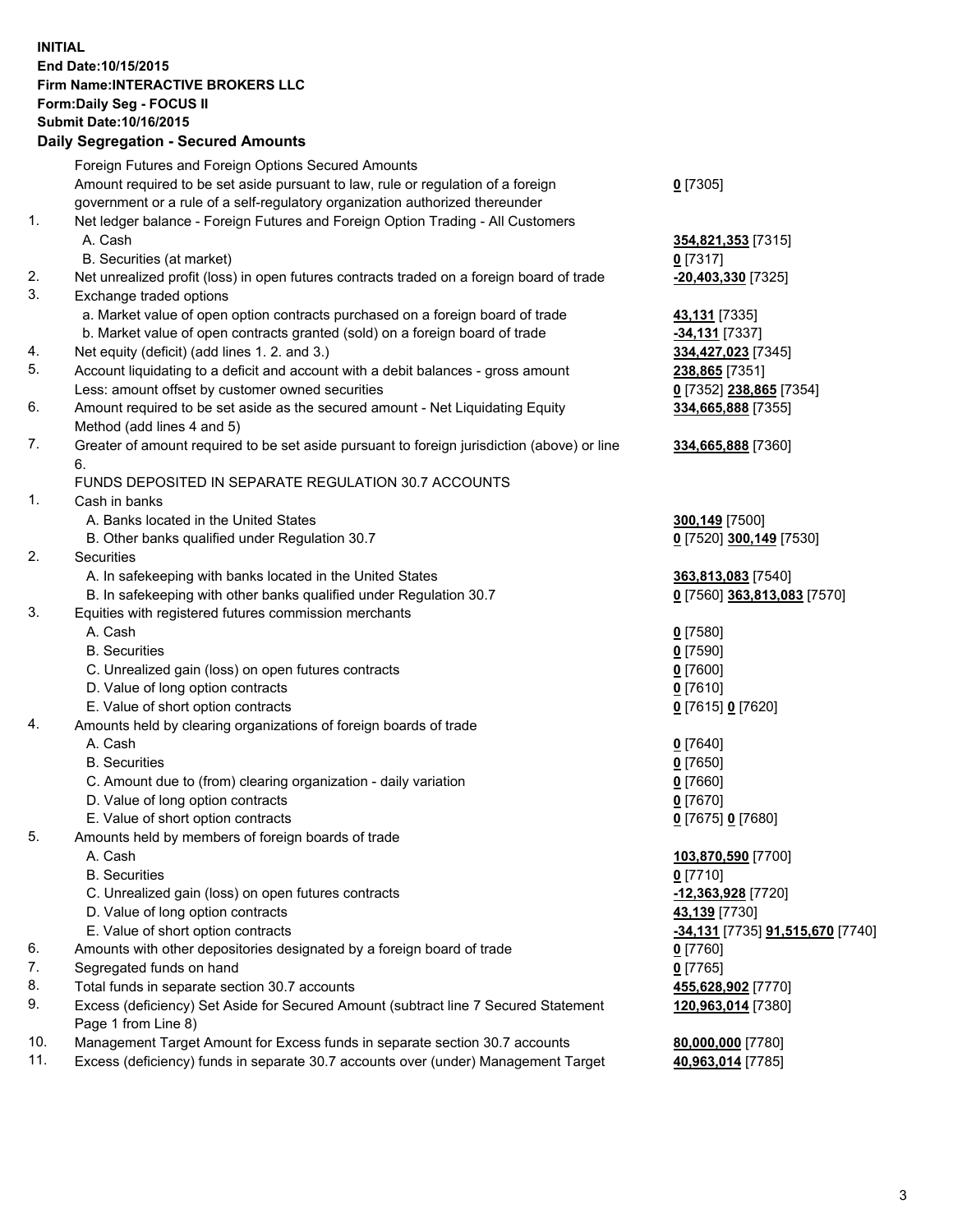**INITIAL End Date:10/15/2015 Firm Name:INTERACTIVE BROKERS LLC Form:Daily Seg - FOCUS II Submit Date:10/16/2015 Daily Segregation - Segregation Statement** SEGREGATION REQUIREMENTS(Section 4d(2) of the CEAct) 1. Net ledger balance A. Cash **2,708,217,364** [7010] B. Securities (at market) **0** [7020] 2. Net unrealized profit (loss) in open futures contracts traded on a contract market **-97,385,966** [7030] 3. Exchange traded options A. Add market value of open option contracts purchased on a contract market **74,385,781** [7032] B. Deduct market value of open option contracts granted (sold) on a contract market **-137,507,028** [7033] 4. Net equity (deficit) (add lines 1, 2 and 3) **2,547,710,151** [7040] 5. Accounts liquidating to a deficit and accounts with debit balances - gross amount **293,258** [7045] Less: amount offset by customer securities **0** [7047] **293,258** [7050] 6. Amount required to be segregated (add lines 4 and 5) **2,548,003,409** [7060] FUNDS IN SEGREGATED ACCOUNTS 7. Deposited in segregated funds bank accounts A. Cash **272,049,645** [7070] B. Securities representing investments of customers' funds (at market) **1,542,589,289** [7080] C. Securities held for particular customers or option customers in lieu of cash (at market) **0** [7090] 8. Margins on deposit with derivatives clearing organizations of contract markets A. Cash **16,250,195** [7100] B. Securities representing investments of customers' funds (at market) **1,032,325,893** [7110] C. Securities held for particular customers or option customers in lieu of cash (at market) **0** [7120] 9. Net settlement from (to) derivatives clearing organizations of contract markets **-41,796,219** [7130] 10. Exchange traded options A. Value of open long option contracts **74,453,472** [7132] B. Value of open short option contracts **-137,575,006** [7133] 11. Net equities with other FCMs A. Net liquidating equity **0** [7140] B. Securities representing investments of customers' funds (at market) **0** [7160] C. Securities held for particular customers or option customers in lieu of cash (at market) **0** [7170] 12. Segregated funds on hand **0** [7150] 13. Total amount in segregation (add lines 7 through 12) **2,758,297,269** [7180] 14. Excess (deficiency) funds in segregation (subtract line 6 from line 13) **210,293,860** [7190] 15. Management Target Amount for Excess funds in segregation **155,000,000** [7194] **55,293,860** [7198]

16. Excess (deficiency) funds in segregation over (under) Management Target Amount Excess